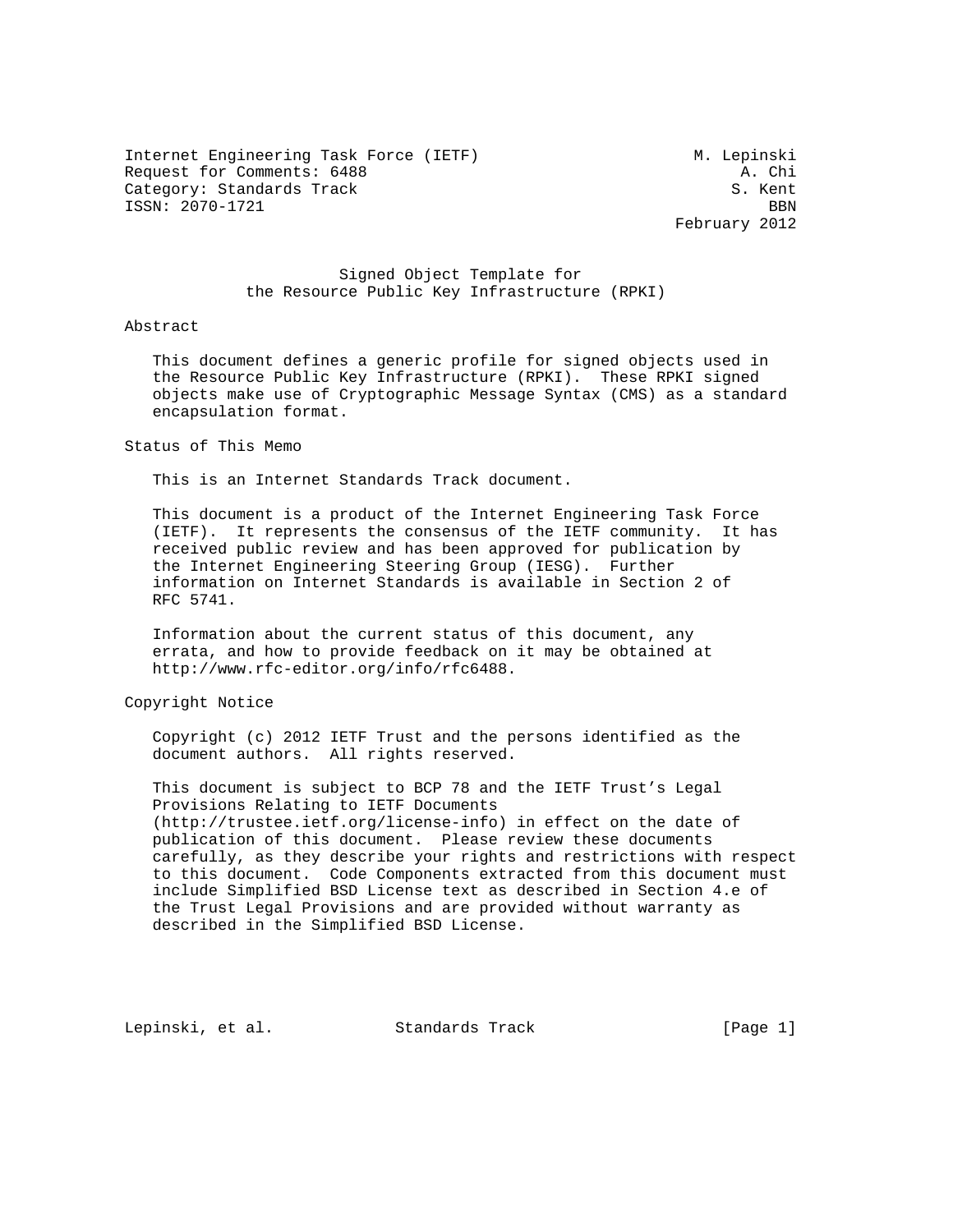## Table of Contents

|       | 1.1.                                       |
|-------|--------------------------------------------|
|       |                                            |
|       |                                            |
|       |                                            |
|       |                                            |
|       |                                            |
|       |                                            |
|       |                                            |
|       |                                            |
|       |                                            |
|       |                                            |
|       |                                            |
|       | 2.1.6.                                     |
|       |                                            |
|       |                                            |
|       |                                            |
|       |                                            |
|       | $2.1.6.4.1.$ Content-Type Attribute 7      |
|       | 2.1.6.4.2. Message-Digest Attribute 7      |
|       | $2.1.6.4.3.$ Signing-Time Attribute 7      |
|       | 2.1.6.4.4. Binary-Signing-Time Attribute 8 |
|       | signatureAlgorithm 8<br>2.1.6.5.           |
|       | signatureValue 8<br>2.1.6.6.               |
|       |                                            |
| 3.    |                                            |
| $4$ . | Definition of Specific Signed Objects 10   |
| 5.    |                                            |
| б.    |                                            |
| 7.    |                                            |
| 8.    |                                            |
| 9.    |                                            |

### 1. Introduction

 The purpose of the Resource Public Key Infrastructure (RPKI) is to support assertions by current resource holders of IP (v4 and v6) address space and AS numbers, based on the records of organizations that act as Certification Authorities (CAs). IP address and AS number resource information is carried in X.509 certificates via RFC 3779 extensions [RFC6487]. Other information assertions about resources are expressed via digitally signed, non-X.509 data structures that are referred to as "signed objects" in the RPKI context [RFC6480]. This document standardizes a template for specifying signed objects that can be validated using the RPKI.

Lepinski, et al. Standards Track [Page 2]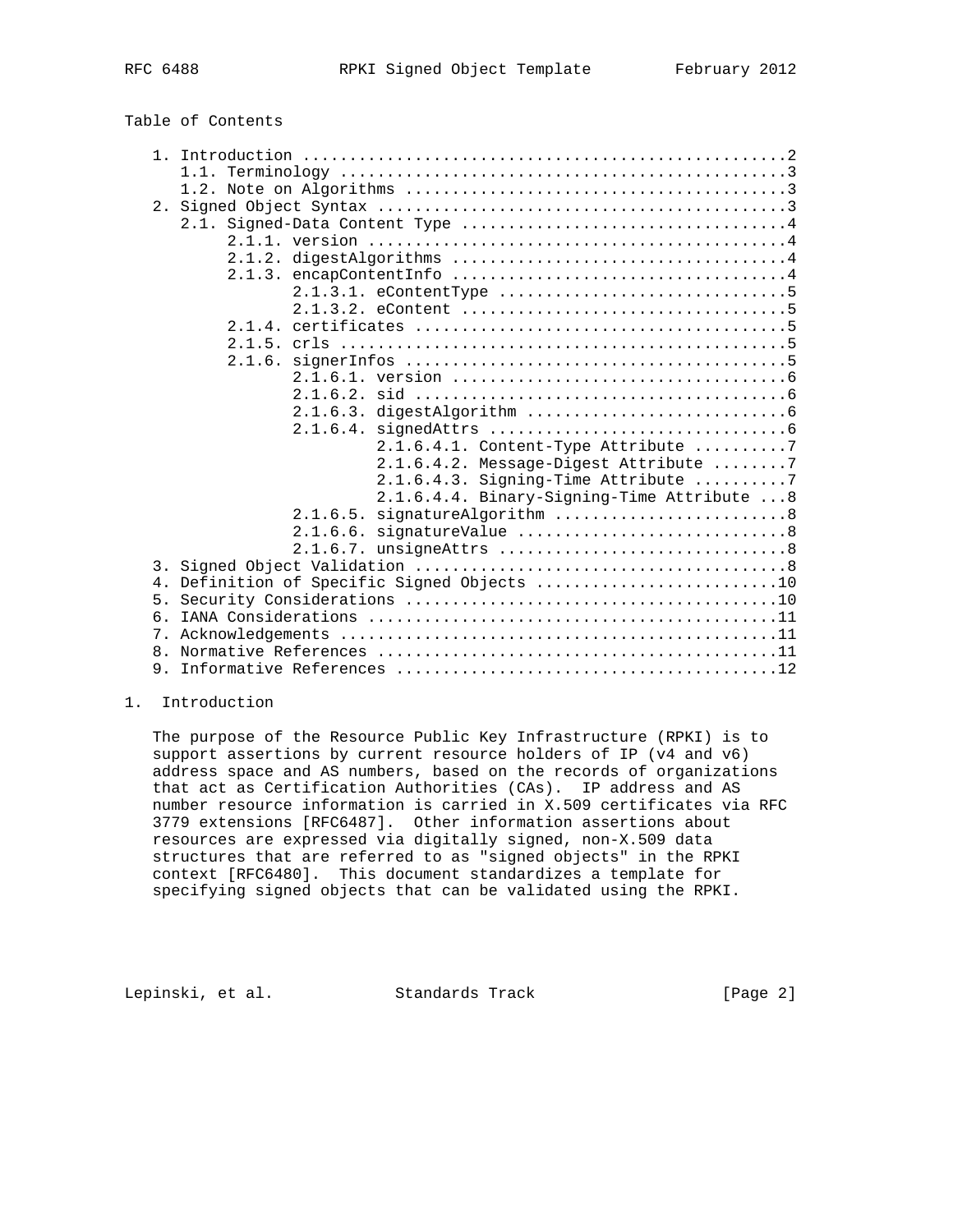RPKI signed objects make use of Cryptographic Message Syntax (CMS) [RFC5652] as a standard encapsulation format. CMS was chosen to take advantage of existing open source software available for processing messages in this format. RPKI signed objects adhere to a profile (specified in Section 2) of the CMS signed-data object.

 The template defined in this document for RPKI signed objects is not a complete specification for any particular type of signed object, and instead includes only the items that are common to all RPKI signed objects. That is, fully specifying a particular type of signed object requires an additional document that specifies the details specific to a particular type of signed object. Such details include Abstract Syntax Notation One (ASN.1) [X.208-88] for the object's payload and any additional steps required to validate the particular type of signed object. Section 4 describes in more detail the additional pieces that must be specified in order to define a new type of RPKI signed object that uses this template. Additionally, see [RFC6482] for an example of a document that uses this template to specify a particular type of signed object, the Route Origination Authorization (ROA).

### 1.1. Terminology

 It is assumed that the reader is familiar with the terms and concepts described in "Internet X.509 Public Key Infrastructure Certificate and Certificate Revocation List (CRL) Profile" [RFC5280], "X.509 Extensions for IP Addresses and AS Identifiers" [RFC3779], and "Cryptographic Message Syntax (CMS)" [RFC5652].

 The key words "MUST", "MUST NOT", "REQUIRED", "SHALL", "SHALL NOT", "SHOULD", "SHOULD NOT", "RECOMMENDED", "MAY", and "OPTIONAL" in this document are to be interpreted as described in [RFC2119].

### 1.2. Note on Algorithms

 CMS is a general format capable of accommodating a wide variety of signature and digest algorithms. The algorithms used in the RPKI (and associated key sizes) are specified in [RFC6485].

2. Signed Object Syntax

 The RPKI signed object is a profile of the CMS [RFC5652] signed-data object, with the restriction that RPKI signed objects MUST be encoded using the ASN.1 Distinguished Encoding Rules (DER) [X.509-88].

Lepinski, et al. Standards Track [Page 3]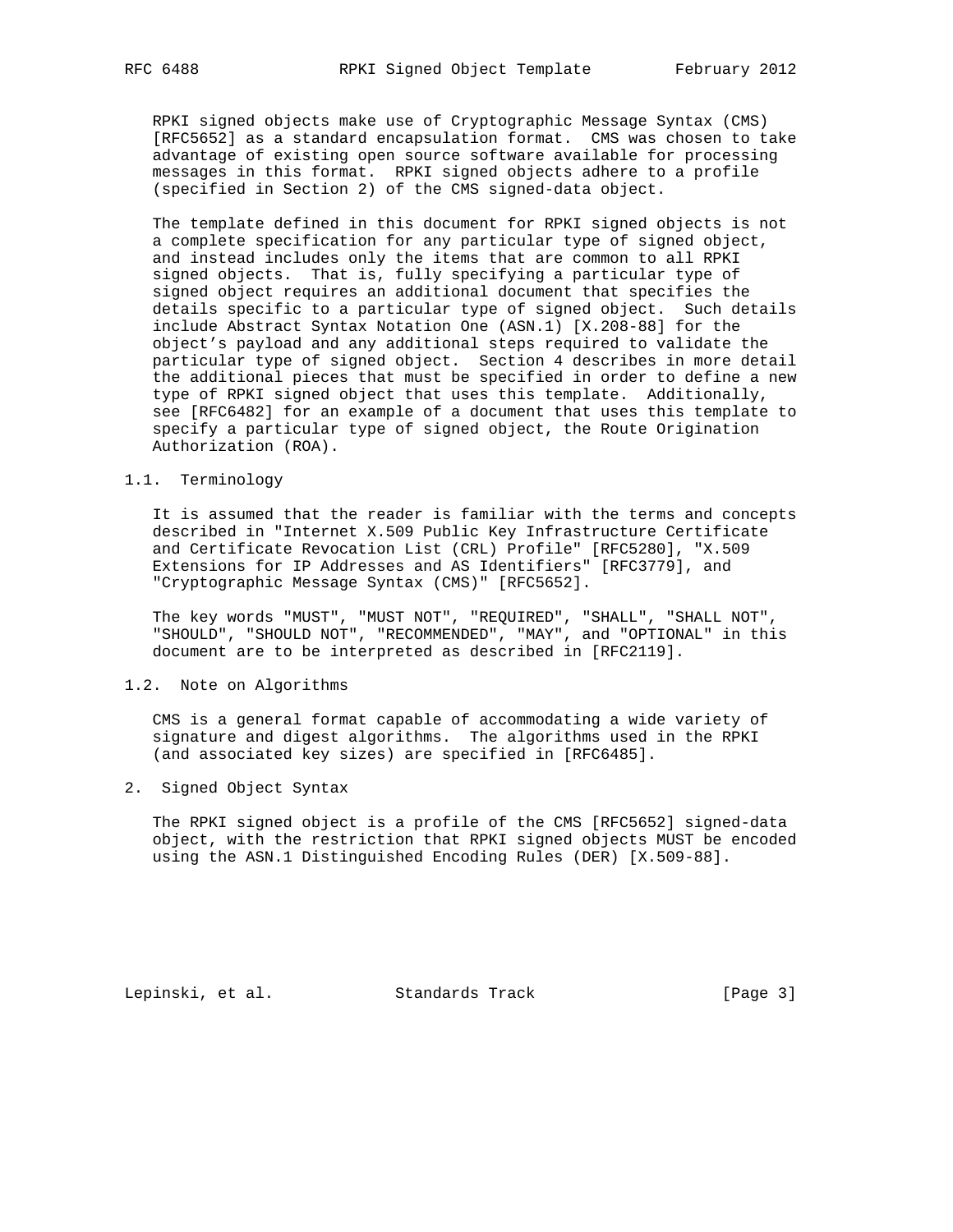The general format of a CMS object is:

 ContentInfo ::= SEQUENCE { contentType ContentType, content [0] EXPLICIT ANY DEFINED BY contentType }

ContentType ::= OBJECT IDENTIFIER

 The content-type is the signed-data type of id-data, namely the id-signedData OID [RFC5652], 1.2.840.113549.1.7.2.

### 2.1. Signed-Data Content Type

 According to the CMS standard, the signed-data content type is the ASN.1 type SignedData:

```
SignedData ::= SEQUENCE {
 version CMSVersion,
digestAlgorithms DigestAlgorithmIdentifiers,
 encapContentInfo EncapsulatedContentInfo,
certificates [0] IMPLICIT CertificateSet OPTIONAL,
 crls [1] IMPLICIT RevocationInfoChoices OPTIONAL,
signerInfos SignerInfos }
```
DigestAlgorithmIdentifiers ::= SET OF DigestAlgorithmIdentifier

SignerInfos ::= SET OF SignerInfo

 Additionally, the SignerInfos set MUST contain only a single SignerInfo object.

2.1.1. version

 The version is the syntax version number. It MUST be 3, corresponding to the signerInfo structure having version number 3.

2.1.2. digestAlgorithms

 The digestAlgorithms set contains the OIDs of the digest algorithm(s) used in signing the encapsulated content. This set MUST contain exactly one digest algorithm OID, and the OID MUST be selected from those specified in [RFC6485].

2.1.3. encapContentInfo

 encapContentInfo is the signed content, consisting of a content type identifier and the content itself. The encapContentInfo represents the payload of the RPKI signed object.

Lepinski, et al. Standards Track [Page 4]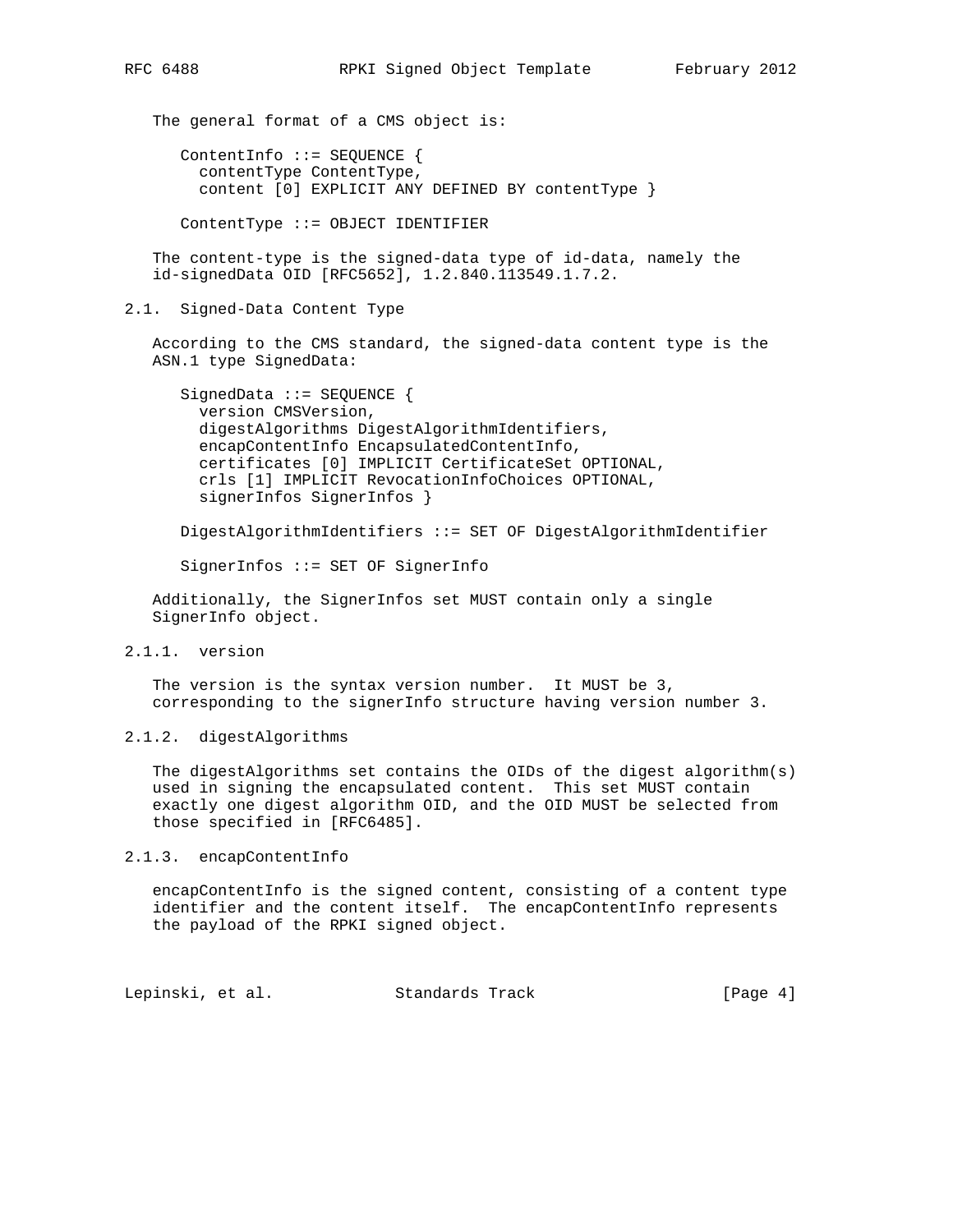EncapsulatedContentInfo ::= SEQUENCE { eContentType ContentType, eContent [0] EXPLICIT OCTET STRING OPTIONAL }

ContentType ::= OBJECT IDENTIFIER

#### 2.1.3.1. eContentType

 This field is left undefined by this profile. The eContentType is an OID specifying the type of payload in this signed object and MUST be specified by the Internet Standards Track document that defines the object.

2.1.3.2. eContent

 This field is left undefined by this profile. The eContent is the payload of the signed object and MUST be specified by the Internet Standards Track document that defines the RPKI object.

 Note that the signed object profile does not provide version numbers for signed objects. Therefore, in order to facilitate transition to new versions of the signed objects over time, it is RECOMMENDED that each type of signed object defined using this profile include a version number within its eContent.

## 2.1.4. certificates

 The certificates field MUST be included, and MUST contain exactly one certificate, the RPKI end-entity (EE) certificate needed to validate this signed object.

2.1.5. crls

The crls field MUST be omitted.

### 2.1.6. signerInfos

SignerInfo is defined in CMS as:

SignerInfo ::= SEQUENCE { version CMSVersion, sid SignerIdentifier, digestAlgorithm DigestAlgorithmIdentifier, signedAttrs [0] IMPLICIT SignedAttributes OPTIONAL, signatureAlgorithm SignatureAlgorithmIdentifier, signature SignatureValue, unsignedAttrs [1] IMPLICIT UnsignedAttributes OPTIONAL }

Lepinski, et al. Standards Track [Page 5]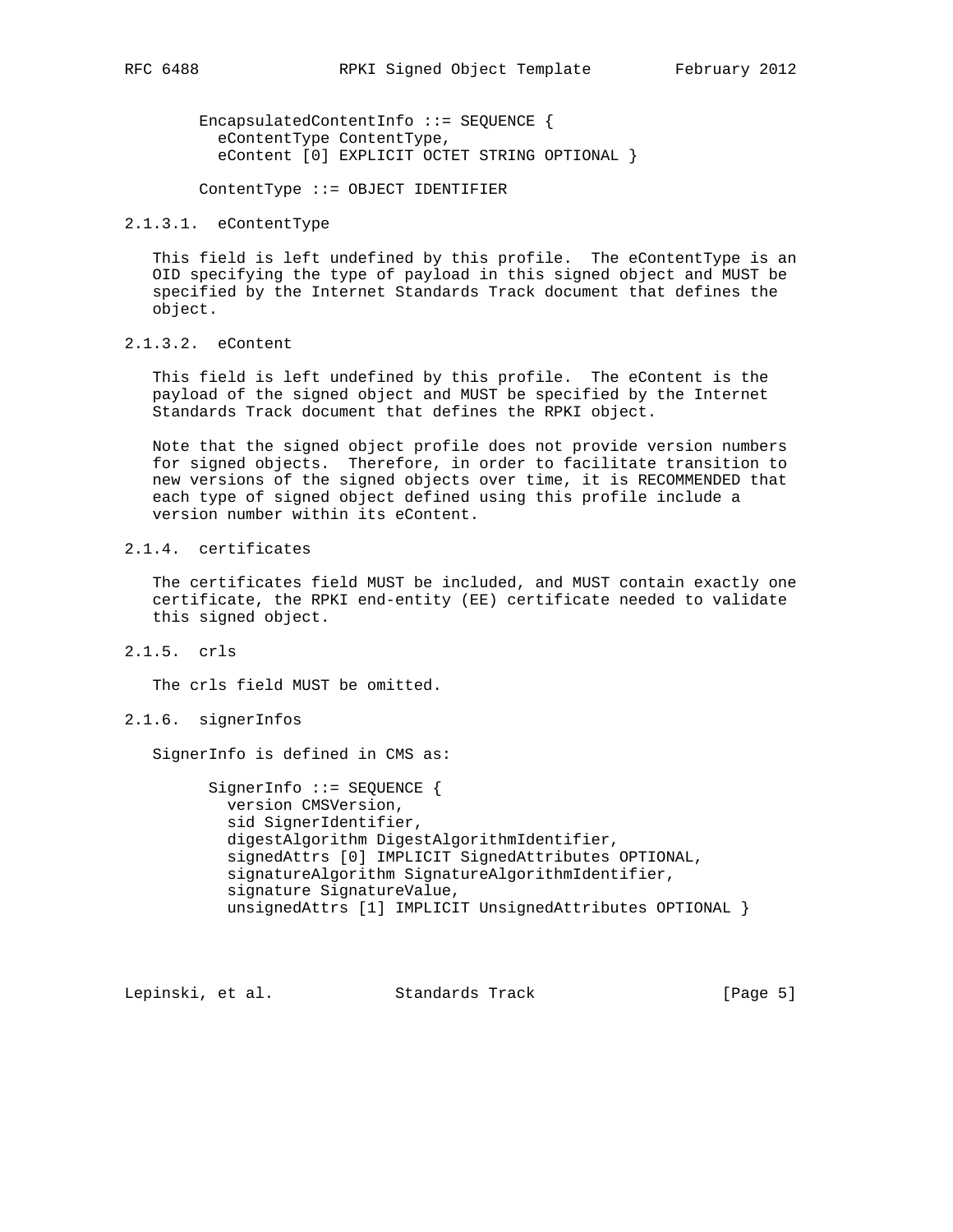2.1.6.1. version

 The version number MUST be 3, corresponding with the choice of SubjectKeyIdentifier for the sid.

2.1.6.2. sid

The sid is defined as:

SignerIdentifier ::= CHOICE { issuerAndSerialNumber IssuerAndSerialNumber, subjectKeyIdentifier [0] SubjectKeyIdentifier }

 For RPKI signed objects, the sid MUST be the SubjectKeyIdentifier that appears in the EE certificate carried in the CMS certificates field.

2.1.6.3. digestAlgorithm

 The digestAlgorithm MUST consist of the OID of a digest algorithm that conforms to the RPKI Algorithms and Key Size Profile specification [RFC6485].

2.1.6.4. signedAttrs

The signedAttrs is defined as:

SignedAttributes ::= SET SIZE (1..MAX) OF Attribute

 Attribute ::= SEQUENCE { attrType OBJECT IDENTIFIER, attrValues SET OF AttributeValue }

AttributeValue ::= ANY

 The signedAttrs element MUST be present and MUST include the content type and message-digest attributes [RFC5652]. The signer MAY also include the signing-time attribute [RFC5652], the binary-signing-time attribute [RFC6019], or both attributes. Other signed attributes MUST NOT be included.

 The signedAttrs element MUST include only a single instance of any particular attribute. Additionally, even though the syntax allows for a SET OF AttributeValue, in an RPKI signed object, the attrValues MUST consist of only a single AttributeValue.

Lepinski, et al. Standards Track [Page 6]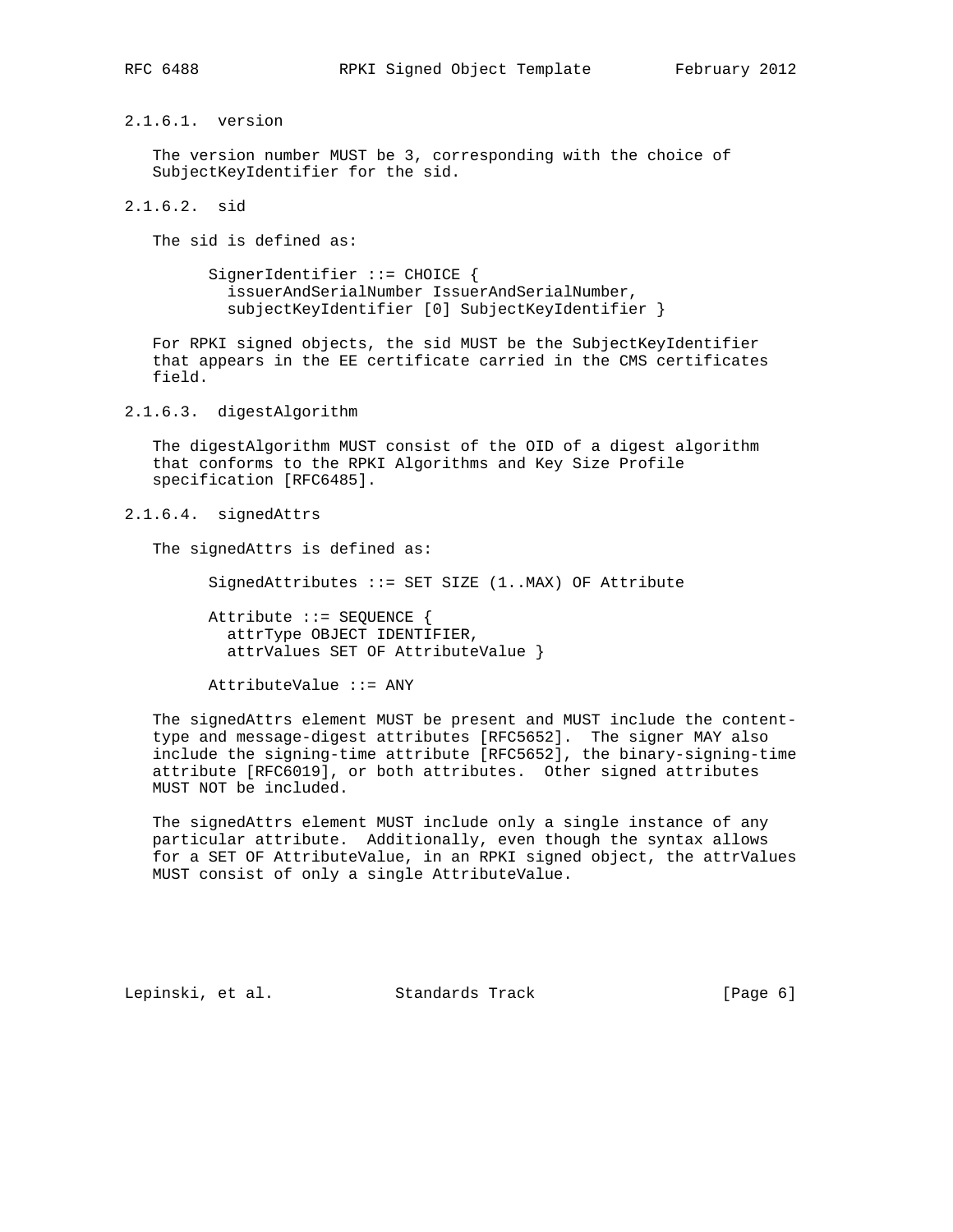### 2.1.6.4.1. Content-Type Attribute

 The content-type attribute MUST be present. The attrType OID for the content-type attribute is 1.2.840.113549.1.9.3.

 The attrValues for the content-type attribute MUST match the eContentType in the EncapsulatedContentInfo. Thus, attrValues MUST contain the OID that specifies the payload type of the specific RPKI signed object carried in the CMS signed data structure.

2.1.6.4.2. Message-Digest Attribute

 The message-digest attribute MUST be present. The attrType OID for the message-digest attribute is 1.2.840.113549.1.9.4.

 The attrValues for the message-digest attribute contains the output of the digest algorithm applied to the content being signed, as specified in Section 5.4 of [RFC5652].

2.1.6.4.3. Signing-Time Attribute

 The signing-time attribute MAY be present. Note that the presence or absence of the signing-time attribute MUST NOT affect the validity of the signed object (as specified in Section 3). The attrType OID for the signing-time attribute is 1.2.840.113549.1.9.5.

 $id$ -signingTime OBJECT IDENTIFIER ::= { iso(1) member-body(2) us(840) rsadsi(113549) pkcs(1) pkcs9(9) 5 }

The attrValues for the signing-time attribute is defined as:

SigningTime ::= Time

Time  $::=$  CHOICE { utcTime UTCTime, generalizedTime GeneralizedTime }

 The Time element specifies the time, based on the local system clock, at which the digital signature was applied to the content.

 The definition of Time matches the one specified in the 1997 version of X.509. Additional information regarding the use of UTCTime and GeneralizedTime can be found in [RFC5652].

Lepinski, et al. Standards Track [Page 7]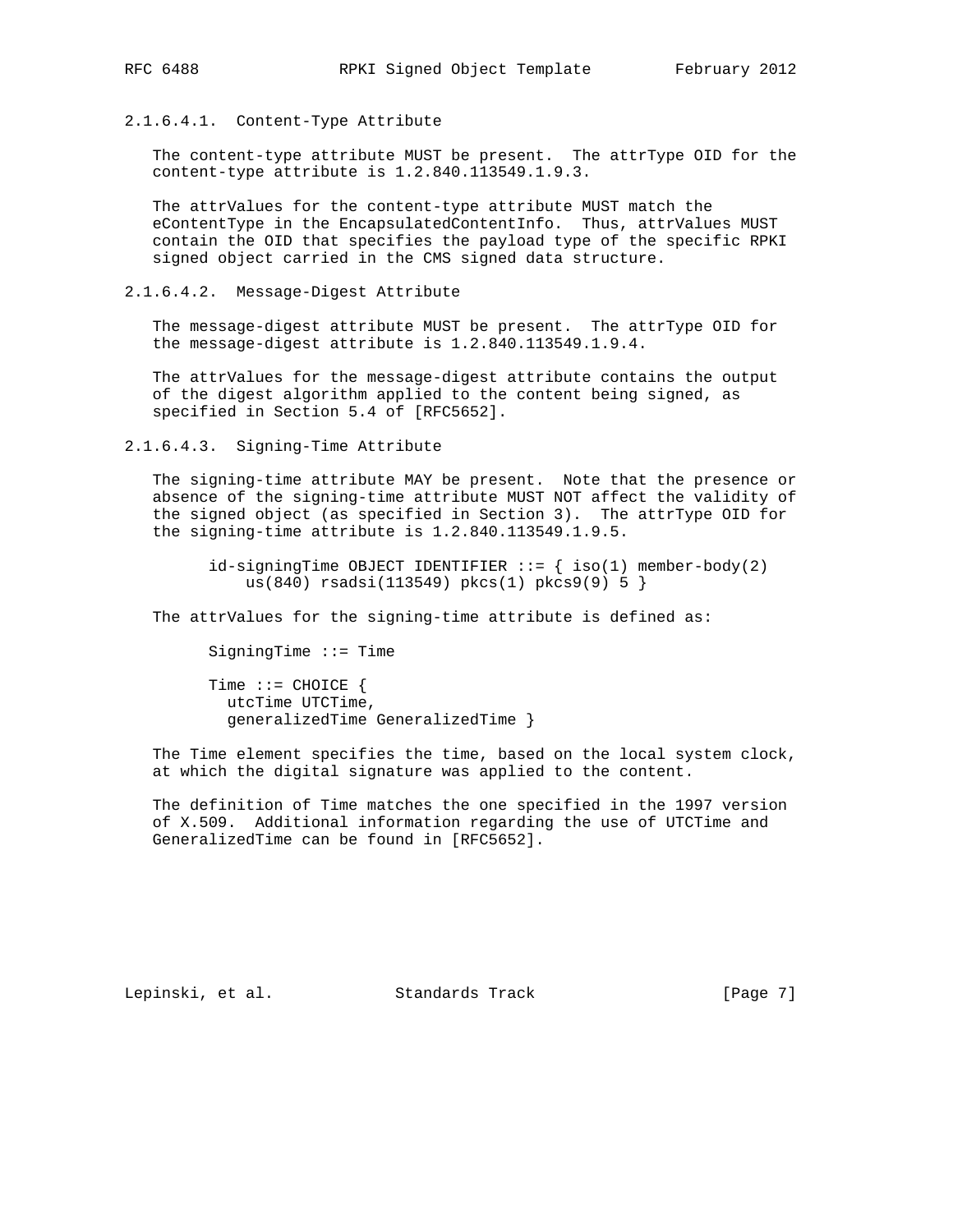# 2.1.6.4.4. Binary-Signing-Time Attribute

 The binary-signing-time attribute MAY be present. Note that the presence or absence of the binary-signing-time attribute MUST NOT affect the validity of the signed object (as specified in Section 3). The attrType OID for the binary-signing-time attribute is 1.2.840.113549.1.9.16.2.46.

 $id$ -aa-binarySigningTime OBJECT IDENTIFIER  $::=$  { iso(1) member-body(2) us(840) rsadsi(113549) pkcs(1) pkcs9(9)  $smin(e(16)$  aa $(2)$  46 } The attrValues for the signing-time attribute is defined as:

BinarySigningTime ::= BinaryTime

BinaryTime ::= INTEGER (0..MAX)

 The BinaryTime element specifies the time, based on the local system clock, at which the digital signature was applied to the content. The precise definition of the BinaryTime element can be found in [RFC6019].

2.1.6.5. signatureAlgorithm

 The signatureAlgorithm MUST conform to the RPKI Algorithms and Key Size Profile specification [RFC6485].

2.1.6.6. signature

The signature value is defined as:

SignatureValue ::= OCTET STRING

 The signature characteristics are defined by the digest and signature algorithms.

2.1.6.7. unsignedAttrs

unsignedAttrs MUST be omitted.

3. Signed Object Validation

 Before a relying party can use a signed object, the relying party MUST validate the signed object by verifying that all of the following conditions hold. A relying party may perform these checks in any order. Note that these checks are necessary, but not sufficient. In general, further validation MUST be performed based on the specific type of signed object.

Lepinski, et al. Standards Track [Page 8]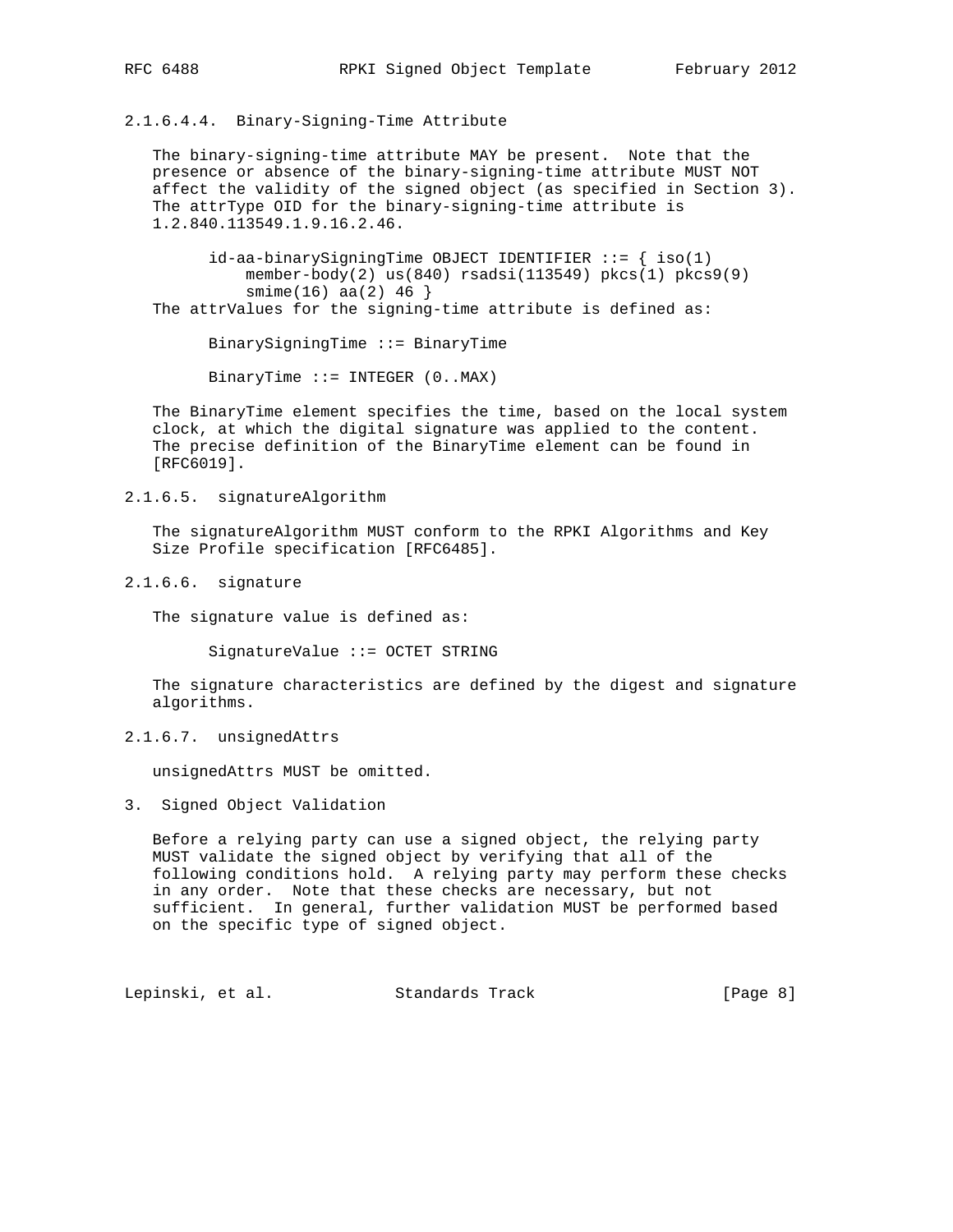- 1. The signed object syntax complies with this specification. In particular, each of the following is true:
	- a. The content-type of the CMS object is SignedData (OID 1.2.840.113549.1.7.2)
	- b. The version of the SignedData object is 3.
	- c. The certificates field in the SignedData object is present and contains one EE certificate, the SubjectKeyIdentifier field of which matches the sid field of the SignerInfo object.
	- d. The crls field in the SignedData object is omitted.
	- e. The version of the SignerInfo is 3.
	- f. The signedAttrs field in the SignerInfo object is present and contains both the content-type attribute (OID 1.2.840.113549.1.9.3) and the message-digest attribute (OID 1.2.840.113549.1.9.4).
	- g. The signedAttrs field in the SignerInfo object does not contain any attributes other than the following four: the content-type attribute (OID 1.2.840.113549.1.9.3), the message-digest attribute (OID 1.2.840.113549.1.9.4), the signing-time attribute (OID 1.2.840.113549.1.9.5), and the binary-signing-time attribute (OID 1.2.840.113549.1.9.16.2.46). Note that the signing-time and binary-signing-time attributes MAY be present, but they are not required.
	- h. The eContentType in the EncapsulatedContentInfo is an OID that matches the attrValues in the content-type attribute.
	- i. The unsignedAttrs field in the SignerInfo object is omitted.
	- j. The digestAlgorithm in the SignedData and SignerInfo objects conforms to the RPKI Algorithms and Key Size Profile specification [RFC6485].
	- k. The signatureAlgorithm in the SignerInfo object conforms to the RPKI Algorithms and Key Size Profile specification [RFC6485].
	- l. The signed object is DER encoded.

Lepinski, et al. Standards Track [Page 9]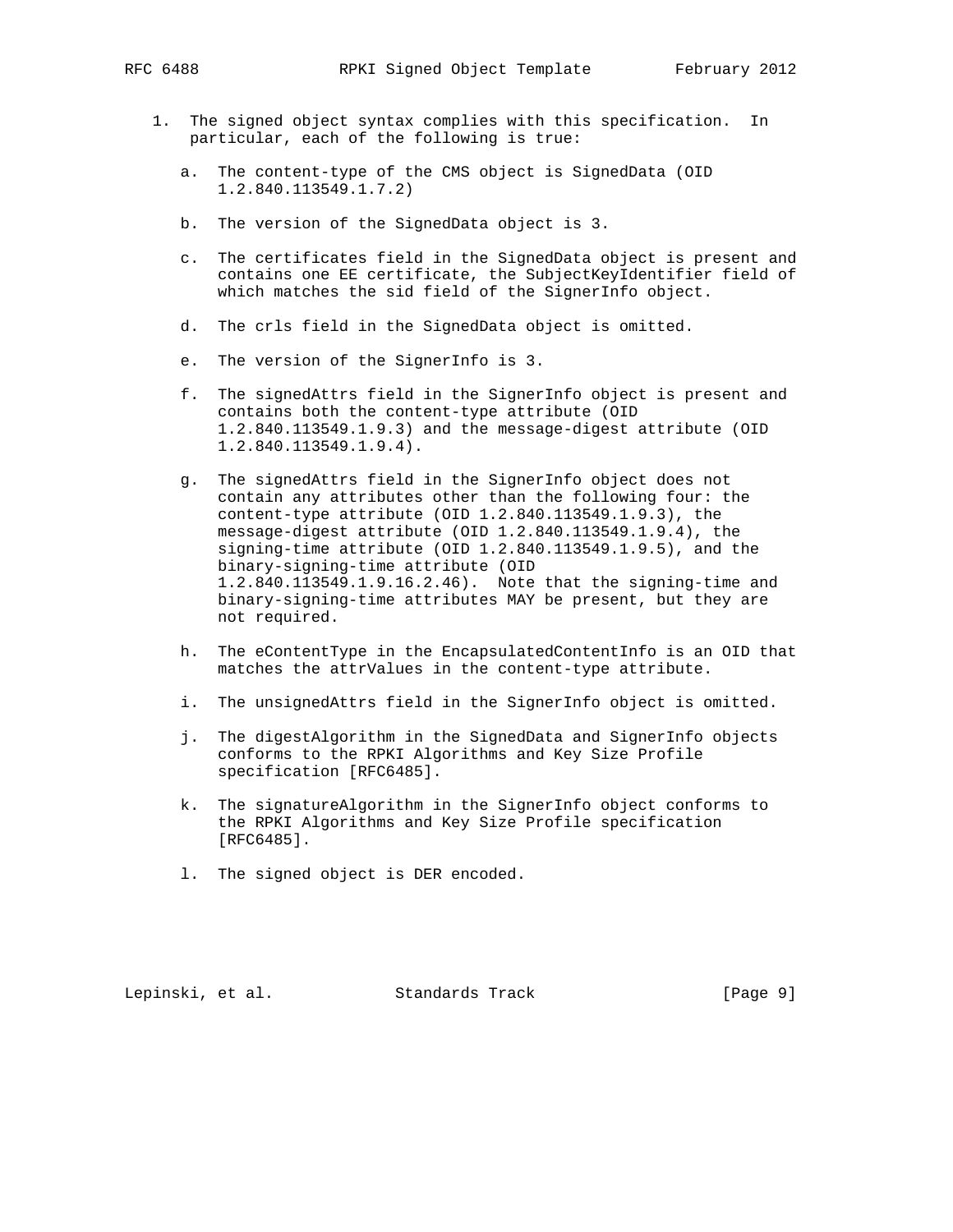- 2. The public key of the EE certificate (contained within the CMS signed-data object) can be used to successfully verify the signature on the signed object.
- 3. The EE certificate (contained within the CMS signed-data object) is a valid EE certificate in the RPKI as specified by [RFC6487]. In particular, a valid certification path from a trust anchor to this EE certificate exists.

 If the above procedure indicates that the signed object is invalid, then the signed object MUST be discarded and treated as though no signed object were present. If all of the conditions above are true, then the signed object may be valid. The relying party MUST then perform any additional validation steps required for the particular type of signed object.

 Note that a previously valid signed object will cease to be valid when the associated EE certificate ceases to be valid (for example, when the end of the certificate's validity period is reached, or when the certificate is revoked by the authority that issued it). See [RFC6487] for a complete specification of resource certificate validity.

4. Definition of Specific Signed Objects

 Each RPKI signed object MUST be defined in an Internet Standards Track document based on this profile, by specifying the following data elements and validation procedure:

- 1. eContentType: A single OID to be used for both the eContentType field and the content-type attribute. This OID uniquely identifies the type of signed object.
- 2. eContent: Define the syntax for the eContent field in encapContentInfo. This is the payload that contains the data specific to a given type of signed object.
- 3. Additional Validation: Define a set of additional validation steps for the specific signed object. Before using this specific signed object, a relying party MUST perform both the generic validation steps in Section 3 above, as well as these additional steps.
- 5. Security Considerations

 There is no assumption of confidentiality for the data in an RPKI signed object. The integrity and authenticity of each signed object is based on the verification of the object's digital signature, and

Lepinski, et al. Standards Track [Page 10]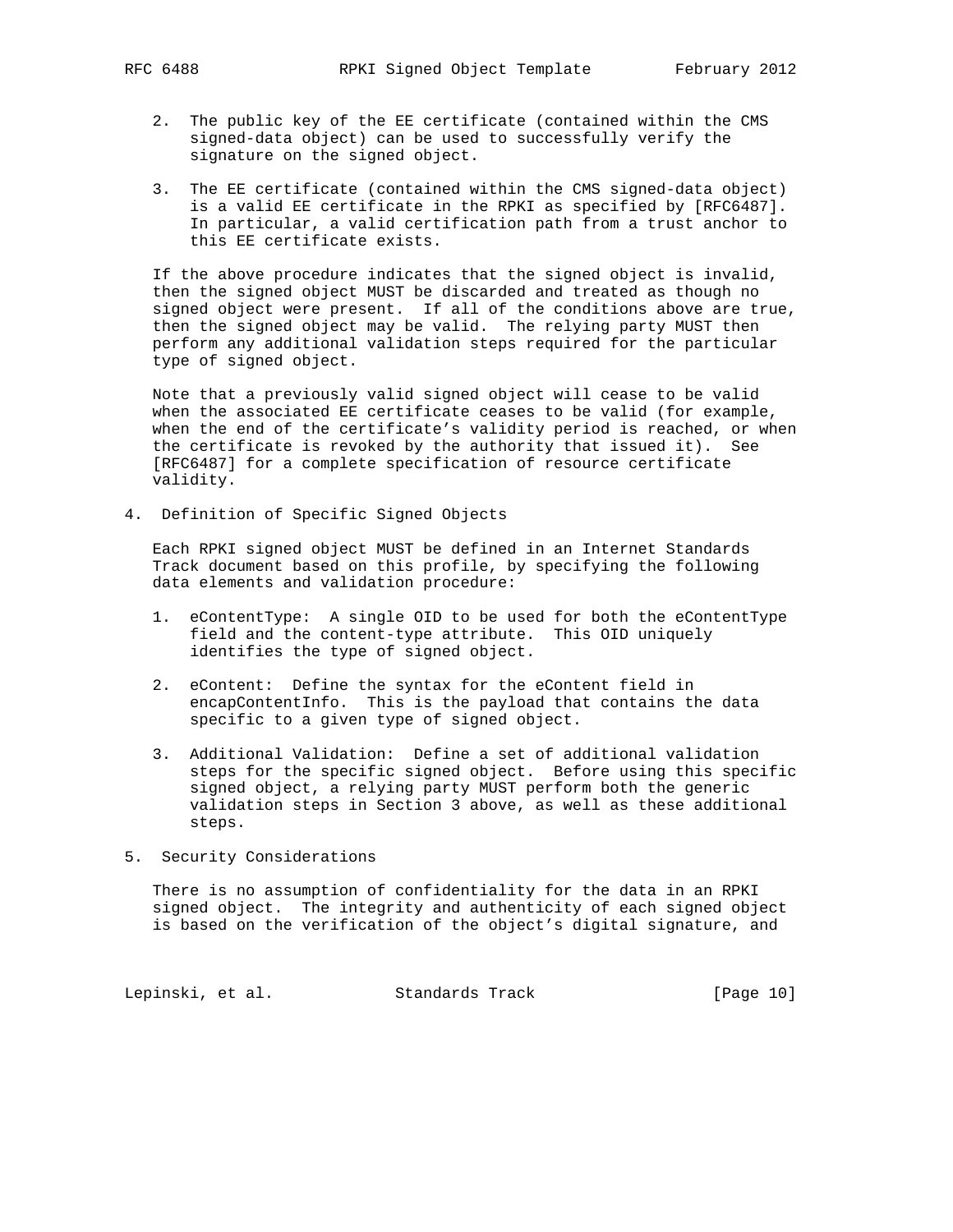the validation of the EE certificate used to perform that verification. It is anticipated that signed objects will be stored in repositories that will be publicly accessible.

 Since RPKI signed objects make use of CMS as an encapsulation format, the security considerations for CMS apply [RFC5652].

### 6. IANA Considerations

 IANA has created a registry of "RPKI Signed Objects" types that utilize the template defined in this document. This registry contains three fields: an informal name for the signed object, the OID for the eContentType of the signed object, and a specification pointer that references the RFC in which the signed object is specified. The entries in this registry are managed by IETF Standards Action.

 The registry has been initially populated with the following two entries.

Name | OID | Specification ---------------------------------------------------------------- ROA | 1.2.840.113549.1.9.16.1.24 | RFC 6482 Manifest | 1.2.840.113549.1.9.16.1.26 | RFC 6486

7. Acknowledgements

 The authors wish to thank Charles Gardiner, Russ Housley, and Derek Kong for their help and contributions. Additionally, the authors would like to thank Rob Austein, Roque Gagliano, Danny McPherson, Sean Turner, and Sam Weiler for their careful reviews and helpful comments.

- 8. Normative References
	- [RFC2119] Bradner, S., "Key words for use in RFCs to Indicate Requirement Levels", BCP 14, RFC 2119, March 1997.
	- [RFC3779] Lynn, C., Kent, S., and K. Seo, "X.509 Extensions for IP Addresses and AS Identifiers", RFC 3779, June 2004.
	- [RFC5280] Cooper, D., Santesson, S., Farrell, S., Boeyen, S., Housley, R., and W. Polk, "Internet X.509 Public Key Infrastructure Certificate and Certificate Revocation List (CRL) Profile", RFC 5280, May 2008.
	- [RFC5652] Housley, R., "Cryptographic Message Syntax (CMS)", STD 70, RFC 5652, September 2009.

Lepinski, et al. Standards Track [Page 11]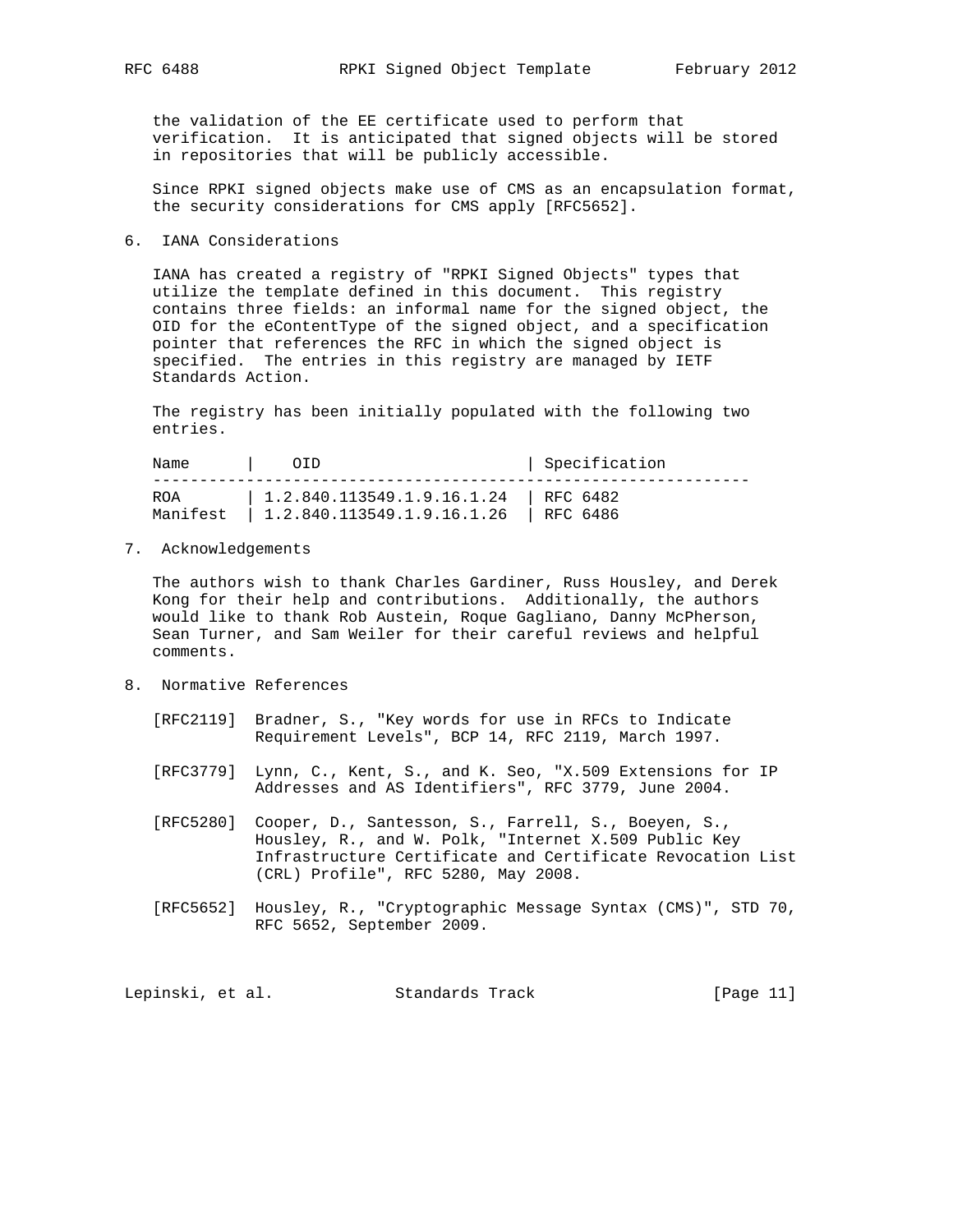- [RFC6485] Huston, G., "The Profile for Algorithms and Key Sizes for Use in the Resource Public Key Infrastructure (RPKI)", RFC 6485, February 2012.
- [RFC6487] Huston, G., Michaelson, G., and R. Loomans, "A Profile for X.509 PKIX Resource Certificates", RFC 6487, February 2012.
- [X.208-88] CCITT. Recommendation X.208: Specification of Abstract Syntax Notation One (ASN.1), 1988.
- [X.509-88] CCITT. Recommendation X.509: The Directory Authentication Framework, 1988.
- 9. Informative References
	- [RFC6019] Housley, R., "BinaryTime: An Alternate Format for Representing Date and Time in ASN.1", RFC 6019, September 2010.
	- [RFC6480] Lepinski, M. and S. Kent, "An Infrastructure to Support Secure Internet Routing", RFC 6480, February 2012.
	- [RFC6482] Lepinski, M., Kent, S., and D. Kong, "A Profile for Route Origin Authorizations (ROAs)", RFC 6482, February 2012.

Lepinski, et al. Standards Track [Page 12]